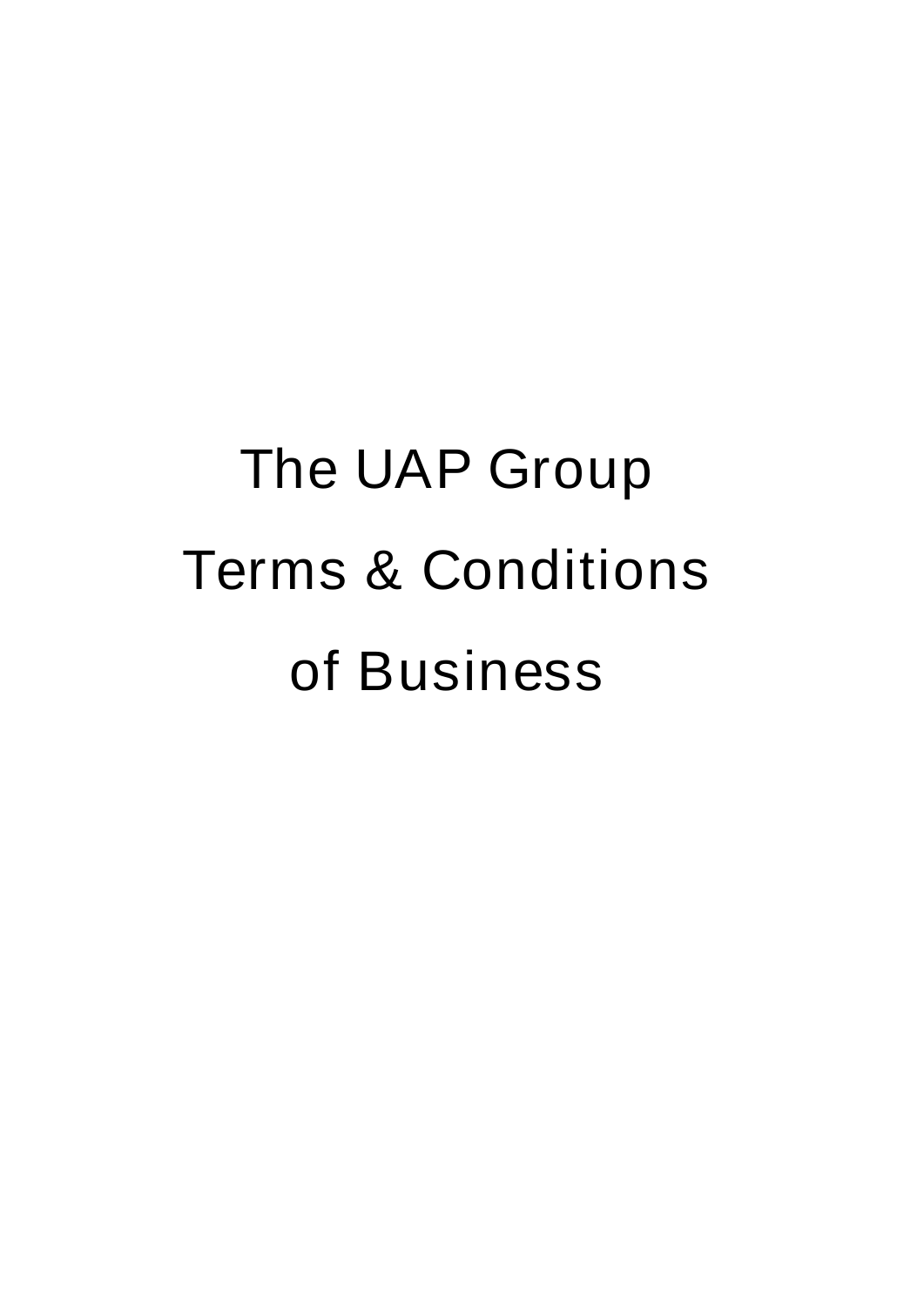# Contents

| 1.              |  |
|-----------------|--|
| 1.1             |  |
| 1.2             |  |
| 2.              |  |
| 2.1             |  |
| 2.2             |  |
| 2.3             |  |
| 2.4             |  |
| 2.5             |  |
| 3.              |  |
| 4.              |  |
| 5.              |  |
| 6.              |  |
| 7.              |  |
| 8.              |  |
| 9.              |  |
| 10 <sub>1</sub> |  |
| 11.             |  |
| 12.             |  |
| 13.             |  |
| 14.             |  |
| 15.             |  |
| 16.             |  |
| 17.             |  |
| 18.             |  |
| 19.             |  |
| 20.             |  |
| 21.             |  |
| 22.             |  |
| 23.             |  |
| 24.             |  |
| 25.             |  |
| 26.             |  |
| 27.             |  |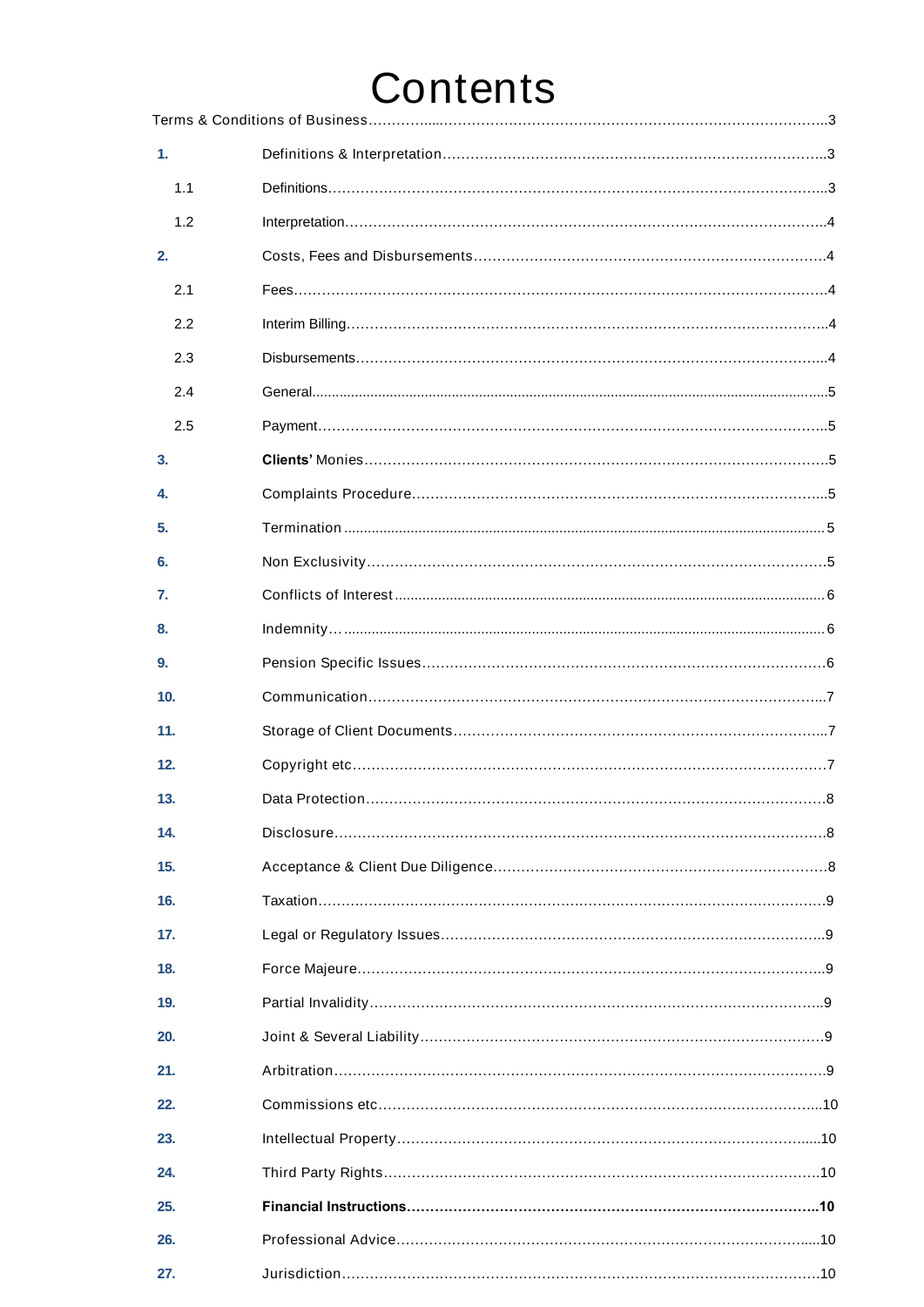#### Terms & Conditions

#### of Business

These Terms and Conditions will govern the basis on which we provide the Services to you and will be deemed to have been agreed by you by your acceptance of any of the Services. We contract on the basis of these Terms and Conditions only, and acceptance by us of any instructions from you shall be upon such Terms and Conditions and shall override any other terms and conditions stipulated or incorporated by you in your instructions or any negotiations, unless expressly agreed in writing by us.

A copy of these Terms and Conditions shall be sent by ordinary post or by email to you. A current copy of these Terms and Conditions will also be made available for inspection at our registered office in Guernsey during normal business hours. In addition, a current copy of these Terms and Conditions will be made available on our website at [www.theuapgroup.com.](http://www.theuapgroup.com/) For those with access to our online portal, a current copy of the Terms and Conditions will also be available through the portal.

The UAP Group (UAP) reserves the right from time to time to vary or modify these terms and conditions to such extent as it shall see fit and any such variation or modification published on its website shall constitute due notice of such variation or modification to all interested parties.

- <span id="page-2-0"></span>1. Definitions & Interpretation
- <span id="page-2-1"></span>*1.1 Definitions*

In these Terms and Conditions (unless the context otherwise requires) the following words and expressions shall have the following meanings:

- **•** Associated Company means UAP's (direct and indirect) holding companies and subsidiaries and any other company which has directly or indirectly a common shareholder with UAP
- **•** Business Day any day on which banks are open in Guernsey (which for the avoidance of any doubt does not include any Saturday, Sunday or any bank holiday or any public holiday)
- **•** Beneficiary means where the Managed Entity is a pension scheme, any member or other person entitled (actually or contingently) to benefits under the scheme; where the Managed Entity is a trust, any person entitled (actually or contingently) to benefits under the trust
- **•** CIFO means the Office of the Financial Services Ombudsman established by the Financial Services Ombudsman (Bailiwick of Guernsey) Law, 2014, usually referred to as the Channel Islands Financial Ombudsman
- **•** Client any person or persons instructing us, where properly authorised to do so, to provide Services in

relation to a Managed Entity and, in the case of an individual, includes his heirs, personal representatives and assigns and, in the case of a body corporate, includes its successors and assigns. References in these Terms and Conditions to "you" and "yours" refer to the Client

- **•** Data Protection Legislation The Data Protection (Guernsey) Law, 2017 as amended from time to time and all ordinances and regulations made thereunder including any equivalent provisions in subsequently enacted legislation
- **•** Employees all directors, officers, employees, consultants and agents of us, including all directors, officers, employees, administrators, consultants or agents ofUAP or any of its Associated Companies
- **•** Law the Regulation of Fiduciaries, Administration Businesses and Company Directors, etc. (Bailiwick of Guernsey) Law 2000 as amended from time to time including any equivalent provisions in subsequently enacted legislation
- **•** Managed Entity any pension or retirement scheme or other vehicle for the provision of employee benefits or any other body corporate, trust, partnership, association, or other person in respect of which Services are provided
- **•** UAP The UAP Group, a company with limited liability registered in Guernsey with registered number 67840 whose registered office is at Cambridge House, Le Truchot, St Peter Port, Guernsey, GY1 1WD. Concept Group Limited are a part of the UAP Group and the entity that holds an authorised license issued by the Guernsey Financial Services Commission. References in these Terms and Conditions to "we", "us" or "our" refer to UAP.
	- **•** Proper Instruction instructions in respect of any of the matters referred to in this agreement, given or purported to be given by:
	- (i) prior to the establishment of any Managed Entity, the Client, thereafter;
	- (ii) if UAP acts as director, trustee or partner of a Managed Entity, the Client, otherwise;
	- (iii) any of the directors, trustees, or partners of the Managed Entity; or
	- (iv) the secretary of the Managed Entity; or
	- (v) such persons as the Managed Entity has authorised to give the particular class of instruction in question. The Managed Entity will notify UAP in writing of the names and addresses of the persons authorised to give instructions. Such notice in writing will be conclusive evidence of a person's authority to give instructions, until UAP is provided with written notice to the contrary, without limitation to the means by which instructions may be given, instructions may be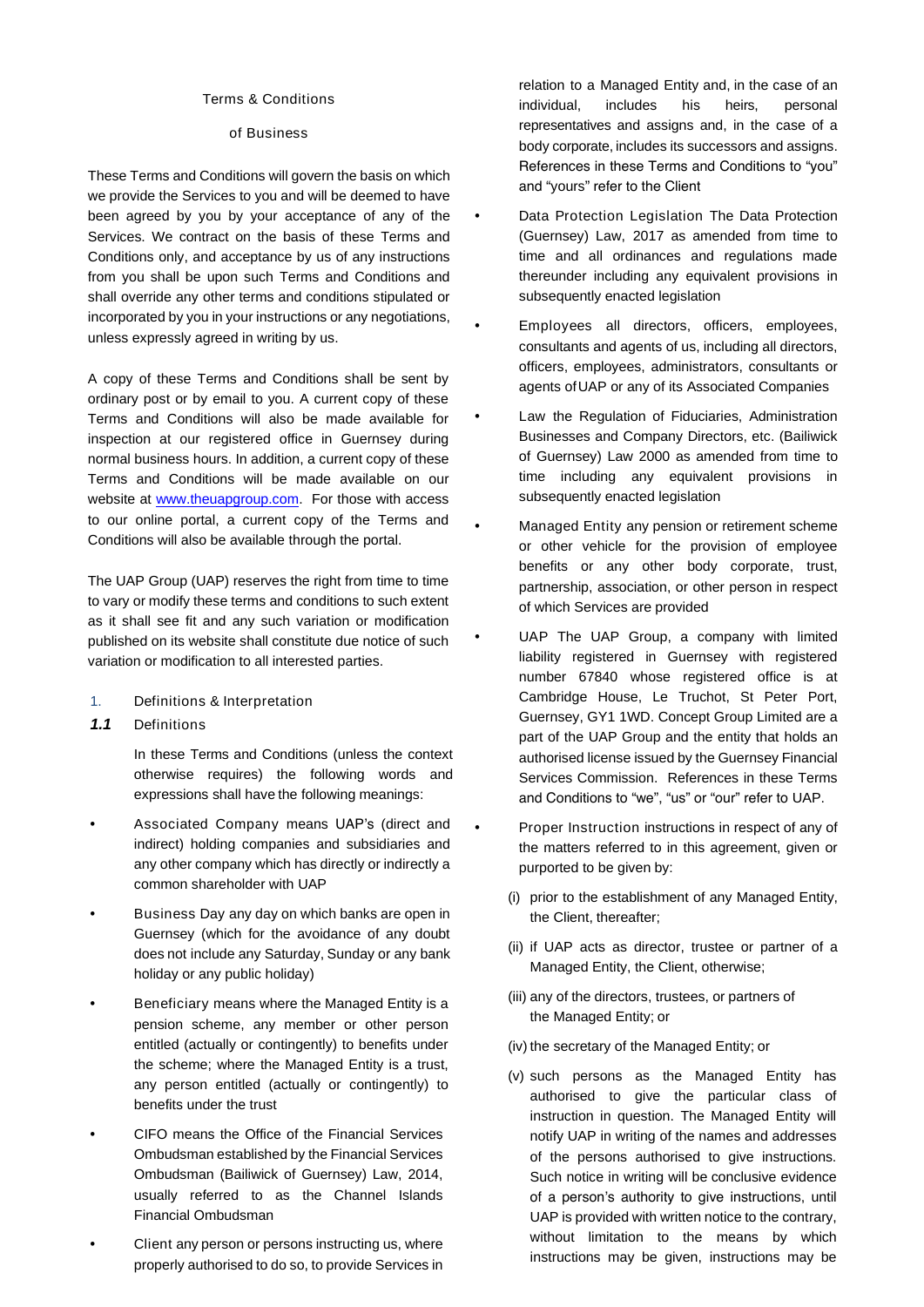given by letter, fax, email or any means of electronic transmission in readable form in accordance with the Terms and Conditions

- **•** Services all services carried out or performed for or on behalf of, in connection with (whether before or after its establishment) any Managed Entity by us or any employee of UAP (including without limitation the provision of trustees, directors and shareholders and the administration of such Managed Entity)
- <span id="page-3-0"></span>*1.2 Interpretation*
	- 1.2.1 Headings in these Terms and Conditions are inserted for convenience only and shall be ignored in construing these Terms and Conditions.
	- 1.2.2 Unless the context otherwise requires, words (including definitions) denoting the singular number only shall include the plural and vice versa.
	- 1.2.3 Unless the context otherwise requires, words (including definitions) denoting the masculine gender only shall include the feminine or neuter and vice versa.
	- 1.2.4 References to statutes and/or statutory provisions shall be construed as referring to such statutes or statutory provisions as respectively replaced, amended, extended, or consolidated.
	- 1.2.5 References to UAP or the Client shall include a reference to any successor company and permitted assigns.
	- 1.2.6 The expression "person" shall be construed to include references to any person, firm, company, partnership, corporation or any agency of it or any other entity.
- <span id="page-3-1"></span>**2.** Costs, Fees & Disbursements
- <span id="page-3-2"></span>*2.1 Fees*
	- 2.1.1 We believe that fees for the Services should be fair and reasonable having regard to all the circumstances of the case. Unless a fixed fee is agreed, the circumstances which may affect the level of fees include the following, the:
		- 2.1.1.1 time spent on the matter;
		- 2.1.1.2 monetary amount involved;
		- 2.1.1.3 level of complexity of the matter;
		- 2.1.1.4 number and length of documents;
		- 2.1.1.5 place and time of day at which

the work was carried out; and

- 2.1.1.6 importance and urgency of the matter to the Client.
- 2.1.2 Time spent on a matter is recorded by all of our employees and the total time recorded will be one, but not the only, factor considered in assessing the level of fees to be charged.
- 2.1.3 The director responsible for your work will always be willing to discuss the basis for charging a particular matter at the outset, which may involve a fixed fee or be on any other basis that may be agreed. For ongoing matters, unless agreed otherwise, a fee schedule may be produced at the outset of the matter setting out the basis for charging. We reserve the right to increase or decrease the fees charged from time to time without your consent or that of the Managed Entity by giving you forty-two (42) days' notice in advance of the revised charges applying.
- 2.1.4 Where an estimate of fees is requested and given, it is only an indication of the amount anticipated as being the likely charge and shall not be regarded as an agreed fee for the work or transaction, unless specifically confirmed in writing as such by an UAP director.
- 2.1.5 Annual fees are billed annually and in advance and are nonrefundable.

#### <span id="page-3-3"></span>*2.2 Interim Billing*

Unless we agree to the contrary in writing, we will render regular interim invoices at such times as may be specified in relation to your particular matter. Fees for certain services are subject to an annual minimum, which, if applicable, will be disclosed to you at the outset of any matter. Should the total work necessary in any calendar year outweigh any advance billing, we reserve the right to invoice any additional fees in arrears and will normally do so on a quarterly basis.

- <span id="page-3-4"></span>*2.3 Disbursements*
	- 2.3.1 Disbursements, as these are incurred, will be settled directly by the associated entity or directly by the client. Depending upon the matter in question we may request a payment on account of future costs to be incurred.
	- 2.3.2 Disbursements may include, but are not limited to, filing fees, court fees, registration fees, Greffe fees, document taxes, courier fees and publication costs. Sundry disbursements will include post, telephone, fax and other disbursements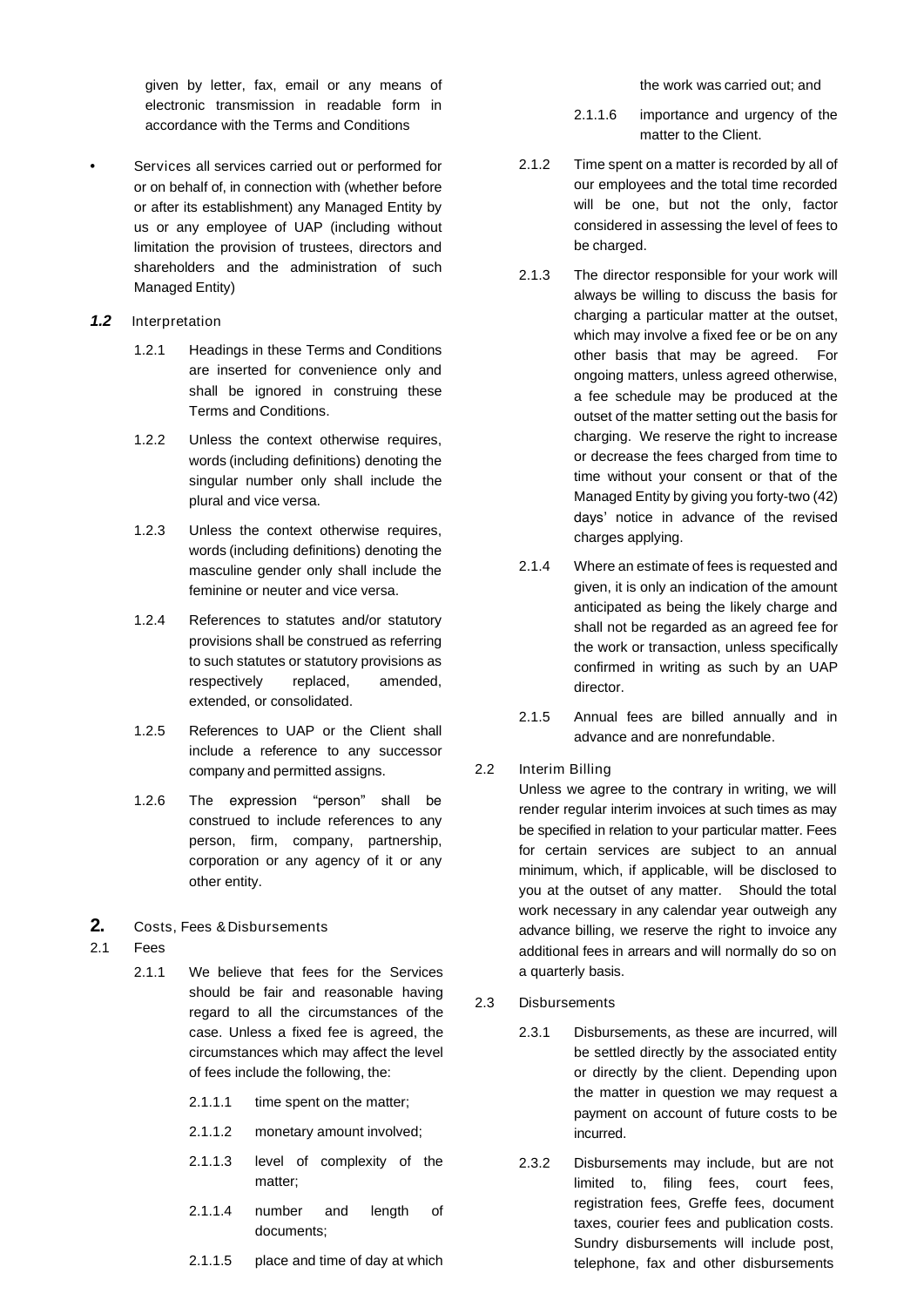recharged quarterly as per our scale of fees.

2.3.3 The fees of any counsel (Guernsey or otherwise) or other advisors instructed by us on your behalf may either be included as disbursements in our invoice or, if not, you will be responsible for the settlement of such fees directly with such counsel and/or advisors.

#### <span id="page-4-0"></span>*2.4 General*

- 2.4.1 There is currently no value added tax on the provision of our services inGuernsey.
- 2.4.2 In the event that you or we terminate our appointment, or for any reason the business does not proceed to completion, we shall be entitled to charge for any disbursements incurred and time spent prior to termination taking effect and any other disbursements incurred or time spent (whether incurred before or after termination taking effect) in dealing with the business and a termination fee.
- <span id="page-4-1"></span>*2.5 Payment*
	- 2.5.1 All invoices are payable upon receipt. Interest at a rate of 2.5% above the bank of England base rate, per calendar month may be charged at our discretion, on unpaid invoices.
	- 2.5.2 Should you have any queries regarding your account once an invoice has been rendered for payment, you may discuss this further with a UAP director.

# <span id="page-4-2"></span>**3.** Clients' Monies

- 3.1 As a general rule we will assist all Managed Entities in setting up their own bank accounts over which we will have control of day-to-day transactions. In the case of multi member pension schemes each scheme will have its own account in which members funds will be held.
- 3.2 Until such time as an account is opened for the entity in accordance with Clause 3.1 above, it may be held in a clients' account.
- 3.3 We reserve the right to pay our fees and disbursements out of monies held for you in our clients', or your own, account (as the case may be), or the right to sell assets in order to settle outstanding fees.
- 3.4 Interest will be allocated to money held in your account where it is received from the clearing bank.
- 3.5 We accept no liability as to the performance of whichever bank holds the funds.

# <span id="page-4-3"></span>**4.** Complaints Procedure

UAP maintains a complaints procedure, full details of which are available upon request. If you have an issue which you would like us to investigate, you should contact UAP's directors who may be contacted as follows:

#### In writing:

The UAP Group Limited, Cambridge House, Le Truchot, St Peter Port, Guernsey, GY1 3HH By phone: +44 (0) 01481 746822

By email[: complaints@theuapgroup.com](mailto:complaints@theuapgroup.com)

If, having followed through the complaint's procedure, your concerns have not been resolved to your satisfaction, you may be eligible to request that CIFO considers your complaint. Details of CIFO together with information on whether or not you are an eligible complainant can be found a[t www.ci-fo.org.](http://www.ci-fo.org/) You can also find the link to this through UAP's website, [www.theuapgroup.com.](http://www.theuapgroup.com/)

#### <span id="page-4-4"></span>**5.** Termination

- 5.1 You may terminate your instructions to us by giving us at least 60 days' notice in writing at any time (although we may agree with you a shorter notice period) but we will be entitled to keep your papers and documents while there is money outstanding to us for our fees, charges, expenses, anddisbursements.
- 5.2 In some circumstances we may consider that we ought to stop working for you. We will continue to act foryou on a particular transaction until its conclusion unless and until:
	- 5.2.1 you do not produce requisite due diligence material (see Clause 14);
	- 5.2.2 it is no longer appropriate or in your best interest for us to continue to act; and
	- 5.2.3 there are fees which have been billed and which are overdue for payment.
- 5.3 If we cease to act for you, we will advise you in writing and you will be responsible for all work in progress, fees and disbursements up to the date of termination and for any costs and disbursements reasonably incurred in connection with the transfer of any work to another service provider in Guernsey, or elsewhere.
- 5.4 In the event of termination, UAP may make such retentions and require such indemnities or other reasonable security as it may require in respect of any actual or contingent liabilities.

#### **6.** Non-Exclusivity

We reserve the right to provide Services to any other client at our discretion.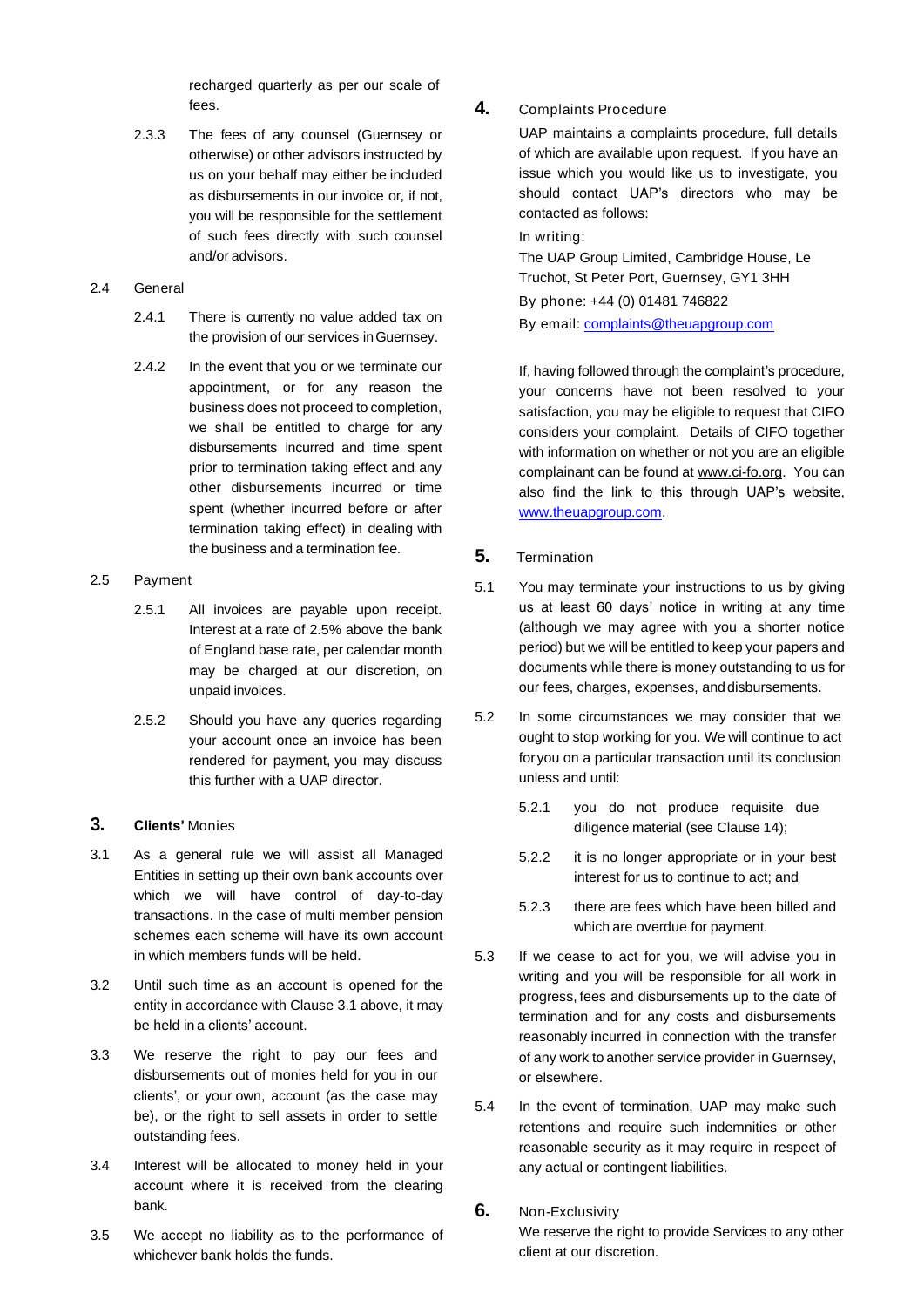# <span id="page-5-0"></span>**7.** Conflicts of Interest

We provide a wide range of services to a large number of clients and whilst we have procedures in place to try to prevent any conflict, it is possible that a conflict of interest may arise as a result. If we become aware, or are notified of a possible conflict of interest, you and any other affected party shall be notified and if possible, procedures will be put in place to manage the conflict appropriately.

## <span id="page-5-1"></span>**8.** Indemnity

- 8.1 You undertake at all times to hold us harmless and to indemnify us and any Associated Company and any Employee to the greatest extent permitted by law against all actions, suits, proceedings, claims, demands, costs, expenses and liabilities whatsoever. These may arise from the provision of the Services by UAP or any Associated Company, other than liabilities arising from fraud, willful default or gross negligence by us.
- 8.2 The provisions of this Clause are without prejudice to any other limitation of liability or indemnity given in favour of us and shall remain in full force and effect notwithstanding the termination of the Terms and Conditions.
- 8.3 Neither UAP nor any Associated Company nor any of our Employees shall, in the absence of fraud, willful misconduct or gross negligence, be liable for any losses suffered or incurred by the Client, or a Managed Entity or any Beneficiary arising out of any act or omission on the part of UAP, any Associated Company or any Employees in connection with its and/or their respective duties in connection with the Services. In particular, neither UAP, any Associated Company nor any Employees shall incur any liability in respect of any action taken, or thing suffered by it and/or them in good faith in reliance upon Proper Instructions or any other document or communication believed to be genuine.
- 8.4 You irrevocably agree and undertake to indemnify us, any Associated Company and any Employees against any losses, and to assume direct liability for any claim for losses, which may be brought against, suffered or incurred by us, any Associated Company or any Employees in connection with the performance or nonperformance of its and/or their respective duties under this agreement, other than those arising out of the fraud, willful misconduct or gross negligence of us, an Associated Company or any Employees.

In particular, you irrevocably agree and undertake to indemnify us, any Associated Company, and any Employees against any losses (whether direct or indirect and whether or not reasonably foreseeable), and to assume direct liability for any claim for such losses, resulting from any action taken or thing suffered by it and/or them in good faith in reliance upon Proper Instructions or any other document or communication believed to be genuine.

- 8.5 Except in the case where a liability cannot be lawfully excluded or limited or to liability arising on the part of fraud by UAP, the total collective liability of UAP (including any agents and delegates) and any Associated Company in connection with the Services shall not extend to any damage, cost, charge, expense, loss or liability which the Client or any other person may suffer or incur by reason or arising out of any indirect or consequential economic loss or damage whatsoever, whether or not foreseeable.
- 8.6 The provisions of this Clause 8 are without prejudice to any other limitation of liability or indemnity in favour of UAP, any Associated Company or any Employees and shall remain in full force and effect notwithstanding the termination of all or part of the Services or these Terms and Conditions.

#### <span id="page-5-2"></span>**9.** Pension Specific Issues

- 9.1 Unless agreed otherwise, UAP will generally only set up and operate pension schemes that pay out pension benefits on a money purchase basis. This means that, because the lifespan of a member or any other Beneficiary of such a scheme and the investment performance of the assets are impossible to predict, once a member has started to draw down benefits from the scheme, and depending on the level of benefits paid, the assets may be exhausted before the death of the member, unless a member or a pension scheme has elected to purchase an annuity.
- 9.2 Where UAP is the trustee in relation to a Managed Entity that is a pension scheme under the terms of which, the member or any other Beneficiary is responsible for making, reviewing or changing any investment decisions (excluding circumstances where this is a power of UAP which has been delegated to a such person), subject to the requirements of the pension scheme governing documentation and overriding legislation, UAP will have no responsibility whatsoever for the reviewing, making or changing of investments (except in limited circumstances which may be specified) and such pension may only be available to any Client on the basis that the person holding the investment power disclaims UAP from all liability in relation to such arrangement.
- 9.3 Where UAP is the trustee in relation to a Managed Entity that is a pension scheme under the terms of which the trustee is responsible for the investment management of the assets, we may where permitted by the scheme documentation delegate the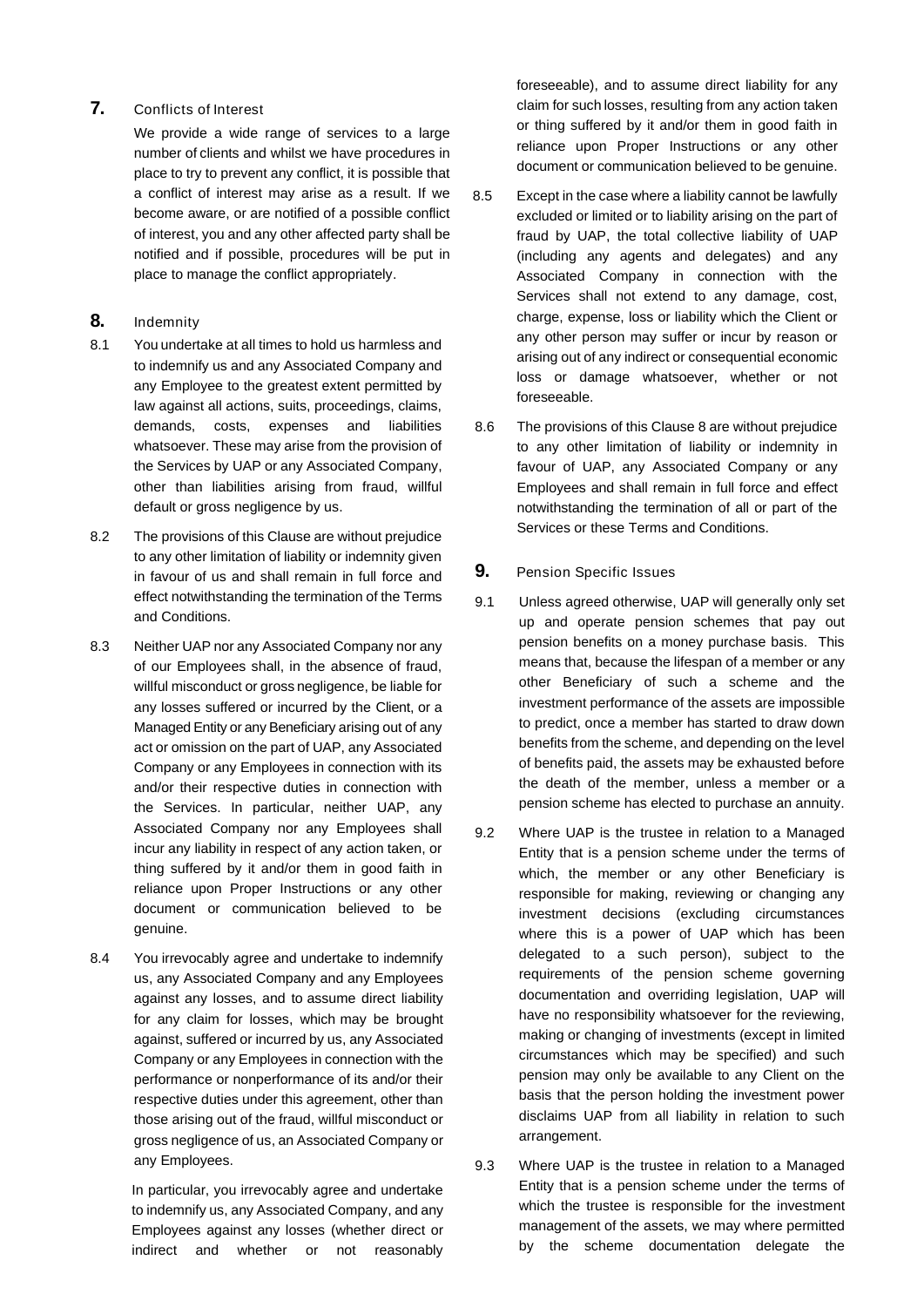investment powers to an investment manager we consider suitable to manage the investments. In that case, except to the extent provided in the scheme documentation or overriding law, the Trustee will have no liability in relation to acts or omissions of the investment manager.

#### **10.** Communication

- 10.1 We operate an online portal and, where applicable, a member or any other relevant individual will be given access to their own pages via this portal. For example, where UAP provides trustee Services in relation to a Managed Entity that is a pension scheme, unless agreed otherwise, each Member will be given access to their own dedicated pages on this site with information relating to their benefits under the pension scheme. For those who inform us that they prefer to receive this information by regular statements by post, alternative arrangements will be made. By instructing us, unless it specifies otherwise, the Client will be deemed to have agreed to this approach.
- 10.2 We will otherwise communicate with you by way of letter, email, telephone or any combination of the above at the address or number last given to us by you in communication generally. We assume that you are willing to receive all general correspondence sent via email. We will not be obliged to follow any specific additional confidentiality requirements you may have, such as a requirement for encrypted emails, unless you formally notify us in writing of this requirement. The cost of setting up any encryption facility on our system may be added as a disbursement at our discretion.
- 10.3 Should you not wish us to communicate with you via any particular method, you must instruct us accordingly.
- 10.4 To assist in training and in the interests of security, UAP may without prior warning monitor and/or record all telephone calls with UAP. Such recordings shall be and remain the sole property of UAP and UAP shall have the authority to deliver copies or transcripts of such recordings to any court, tribunal, arbitrator or regulatory authority of competent jurisdiction as it sees fit. UAP shall be entitled to destroy such recordings at its sole discretion.
- <span id="page-6-0"></span>**11.** Storage of Client Documents
- 11.1 After the completion of any matter, we are entitled to retain all papers and documents which have come into existence in the course of our acting for you until all fees and disbursements have been settled in full, or as required by law.

correspondence, memoranda, and notes which have been created in the course of the instruction for such period as we consider appropriate. During this period, we reserve the right, but have no obligation, to make electronic copies of any such documents, correspondence, memoranda, and notes and, save for original signed documents, we reserve the right to destroy hard copies and store the remainder for filing electronically. After the period of continued retention (whether in electronic form or otherwise) of such documents, correspondence, memoranda, and notes (save for original signed documents) we have the right to destroy all such files unless you have requested in writing to the contrary at, or prior to, the conclusion of any matter in question. In accepting these Terms and Conditions you consent to the destruction of such files.

11.3 Should we need to retrieve files from storage, either in relation to new instructions to act for you (where the archived files are relevant) or where you have asked us to retrieve specific documents or papers, we reserve the right to charge for such services.

#### <span id="page-6-1"></span>**12.** Copyright etc

- 12.1 All correspondence, file, and records (other than statutory corporate records) and all information and data held by us on any computer system is the sole property of UAP for our own use and you acknowledge that you have no right of access or control over such information.
- 12.2 Our website [\(www.theuapgroup.com\)](http://www.theuapgroup.com/) together with any linked websites and all material contained in it, provides general information only. None of its content constitutes legal or professional advice, and it should not be relied upon as such. We do not accept responsibility for any loss which may arise from reliance on information contained in this website. We do not guarantee that documents or files within this website are virus-free. UAP has tried to ensure that the contents and information it provides on its website is accurate at the time of posting. Unfortunately, it cannot guarantee the accuracy of contents or information contained in its pages and any person using information contained in them does so entirely at their own risk. UAP reserves the right to make changes without notice. All text, images and other content on this website is copyright of UAP unless explicitly stated otherwise. It may not be downloaded or copied without first obtaining our express permission in writing. UAP is not responsible for the contents, nor does it warrant the accuracy or reliability of any linked website. UAP, to the extent permissible by law, excludes all liability which may arise from your use or reliance on the information or contents contained in the linked site. All trademarks on this site remain the property of their respective owners and are used for identification purposes only. Although care is taken to check and test material at all stages of production, UAP cannot accept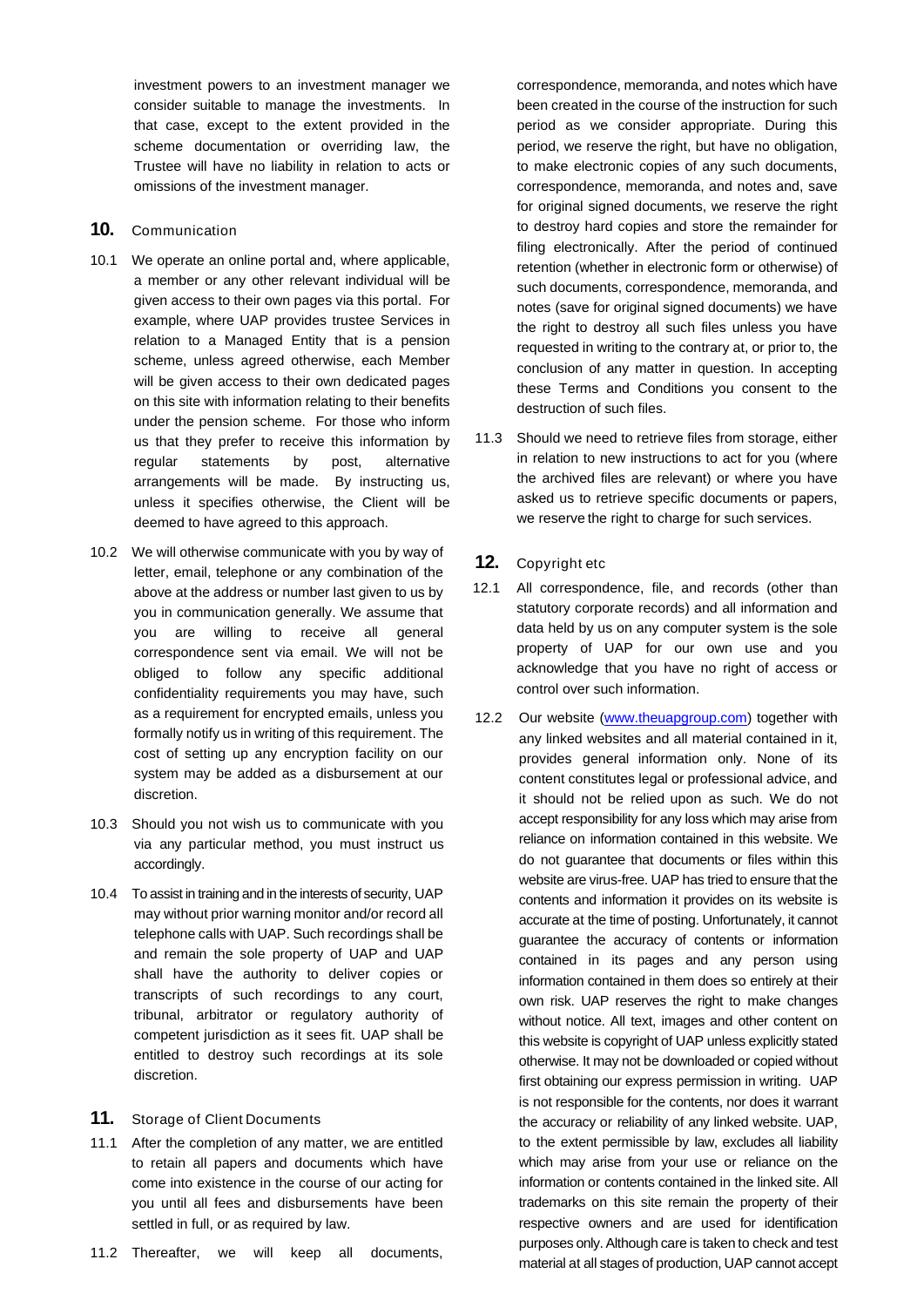any responsibility for any loss, disruption or damage to your data or your computer system which may occur whilst using material derived from this website.

- <span id="page-7-0"></span>**13.** Data Protection
- 13.1 UAP shall process personal data in accordance with the Data Protection Legislation.
- 13.2 By instructing UAP, the Client agrees that UAP will as data controller and/or data processor, hold and process, whether electronically or manually or otherwise, any information (including personal data and sensitive personal data) about the Client and, where relevant, about other persons, provided to UAP by the Client.
- 13.3 The Client confirms that all data about third parties provided by the Client has been collected and transferred to UAP in accordance with Data Protection Legislation and agrees to provide such reasonable assistance as required from time to time for UAP to fulfill its obligations under Data Protection Legislation with respect to the data of third parties provided by the Client.
- 13.4 UAP in the course of performing the Services may provide such information relating to the Beneficiaries or the Managed Entity as it deems to be in the best interests of its Client, the Managed Entity or its Beneficiaries, to third party financial institutions at which the Managed Entity maintains or opens (or wishes to maintain or open) an account and to other service providers with which the Managed Entity has (or wishes to have) a relationship in accordance with such institutions or service provider's due diligence requirements.
- 13.5 UAP may, subject to the requirements of the Data Protection Law, transfer and/or grant access to information about any Managed Entities, the Client or third parties (where that information was provided to the Client) to its agents and/or delegates for purposes connected with the administration of the Managed Entity.
- 13.6 UAP may be obliged to give evidence and information to courts or tax, regulatory or other authorities in connection with the Beneficiaries or any Managed Entity. Disclosure will not normally be made to third parties other than as described above unless required by law, a court order or any requirement under Data Protection Legislation or other applicable regulations or where failure to make such disclosure would, in the opinion of UAP, be prejudicial to UAP, its Client, the Managed Entity or its Beneficiaries.
- 13.7 UAP may charge a reasonable fee for time spent and disbursements incurred responding to third party subject access requests under Data Protection Legislation which may be reasonably attributed to you, our Services to you or matters

relating to you.

- 13.8 The Client acknowledges having read the Privacy Statement on the website of UAP at www.theuapgroup.com.
- <span id="page-7-1"></span>**14.** Disclosure
- 14.1 We shall not divulge or use for our own benefit any confidential information which we may obtain in relation to your affairs, except where required in the proper discharge of our duties under these Terms and Conditions or to any person to whom it has properly delegated any of its functions to enable them to perform their duties diligently and properly.
- 14.2 Notwithstanding the provisions set out in the Clause above, we may disclose information which would otherwise be confidential if, and to the extent that it is:
	- 14.2.1 required by law;
	- 14.2.2 required or reasonably requested by any securities exchange, listing authority or regulatory or governmental body to which either party is subject or submits, wherever situated whether or not the requirement of the information has the force of law;
	- 14.2.3 disclosed to your/our professional advisers, auditors and bankers;
	- 14.2.4 information which has come into the public domain through no fault of either party, where such information as was in the party's possession prior to the date it was obtained in connection with the Services rendered under these Terms and Conditions, or where such information was obtained or independently developed by the party on a non-confidential basis (as long as the party does not know or have reason to know of any breach by such source of any confidentiality obligations with respect to its).
	- 14.2.5 where the Client has expressly consented to UAP making such disclosure, or where UAP deems it to be in the best interests of the Client, the Managed Entity or its Beneficiaries, or where failure to make such disclosure would, in the opinion of UAP, be prejudicial to UAP, the Beneficiaries, the Managed Entity or the Client.
	- 14.2.6 UAP will disclose information when requested by any tax authority when required and appropriate to do so, without prior consent or knowledge of the person or entity concerned.
- <span id="page-7-2"></span>**15.** Acceptance & Client Due Diligence
- 15.1 UAP is subject to Guernsey's anti-money laundering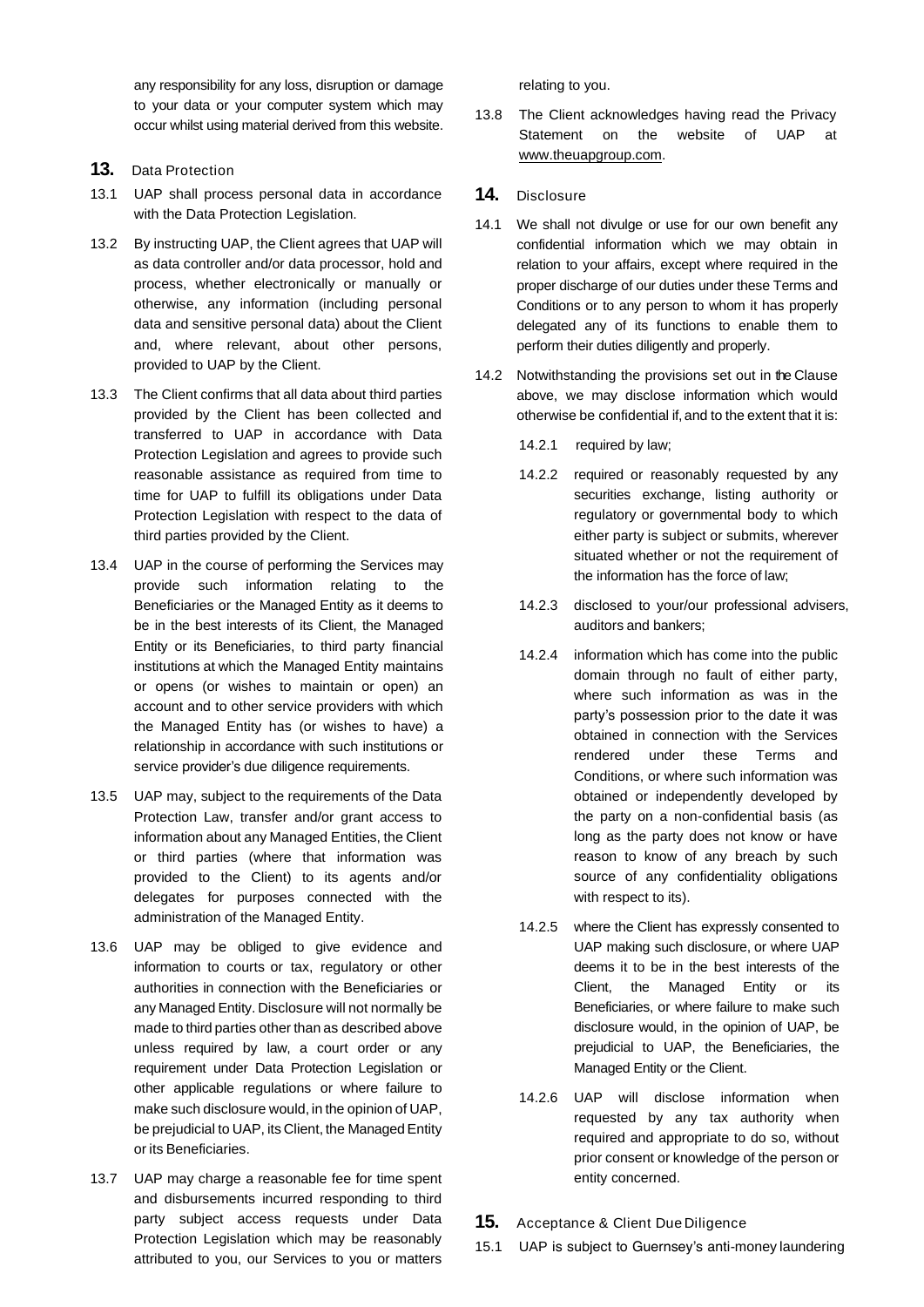legislation and legislation to counter the financing of terrorism and as such will not transact business for a Managed Entity until such time as its client acceptance procedures as may be in force from time to time, have been completed to its satisfaction.

- 15.2 UAP reserves the right to terminate the relationship (and any Administration Agreement or other agreement) between UAP and any Managed Entity if its client acceptance procedures or due diligence requirements have not been completed or are not maintained to the satisfaction of UAP within a reasonable period from the date of request by UAP for any documents or information required in terms of its client acceptance and due diligence procedures.
- 15.3 In the event that the relationship between UAP and any Managed Entity is so terminated in accordance with this clause, any funds (after the retention by UAP of its fees due or outstanding at the date thereof and all expenses and liabilities properly incurred in the provision of the Services) which may be held at the date of such termination shall be returned only to an account with a regulated financial services institution held by such institution in the name of the Client or if the Client is deceased to his or her estate or if the Managed Entity is a trust to an acceptable successor trustee or to the Beneficiaries, as appropriate and at the discretion of UAP.
- 15.4 On receipt of any monies, from time to time, from or on behalf of any Managed Entity, UAP must be satisfied as to the propriety of the source of such funds and will not accept funds unless so satisfied.
- <span id="page-8-0"></span>**16.** Taxation We do not advise on any taxation issues relating to the individual matters under Guernsey law or otherwise. Furthermore, we may request to be provided with a copy of the tax advice received by you in respect of any matter.
- <span id="page-8-1"></span>**17.** Legal or Regulatory Issues
- 17.1 We do not advise on any legal or regulatory issues. We may request to be provided with a copy of any legal advice or regulatory advice received by you or request that you seek such advice.
- 17.2 UAP reserves the right not to act in accordance with any Proper Instruction where to do so would result in a breach by UAP or any Managed Entity of any applicable legal, tax or regulatory requirements.

# <span id="page-8-2"></span>**18.** Force Majeure

UAP shall have no liability for any failure or delay in the performance of its obligations hereunder or the provision of the Services or for loss or damage

of whatever kind and wherever occurring resulting from factors over which it has no control including, but without limitation, acts of God, acts of civil or military authority or governmental acts, earthquakes, fires, storms, tempests, floods, terrorist acts, wars, civil or military disturbances, sabotage, epidemics, riots, accidents, labour disputes, strikes, industrial action, loss or malfunction of utilities, computers (hardware or software) or communication services, errors, omissions, distortions, disease / pandemics, interruptions and/or delays in transmissions or delivery of post or communications in any medium or format howsoever caused or for loss or damage of whatever kind and wherever occurring outside of UAP's control.

<span id="page-8-3"></span>**19.** Partial Invalidity

If, at any time, any provision of these Terms and Conditions is or becomes illegal, invalid or unenforceable in any respect under any law of any jurisdiction, neither the legality, validity or enforceability of the remaining provisions of these Terms and Conditions nor the legality, validity or enforceability of such provision under the law of any other jurisdiction shall in any way be affected or impaired by it.

<span id="page-8-4"></span>**20.** Joint & Several Liability

Where the Client comprises of more than one person:

- 20.1 each such person hereby appoints the other such person(s) to act as his agent to exercise full power and authority in connection with the Services on his behalf; and
- 20.2 the obligations of the Client in connection with the transaction shall be joint and several.

# <span id="page-8-5"></span>**21.** Arbitration

- 21.1 Both UAP and the Client shall use all reasonable endeavors to negotiate in good faith and settle amicably any dispute arising from or in connection with these Terms and Conditions.
- 21.2 Either party may elect to submit any dispute between the parties arising from or in connection with this agreement and which is not settled by agreement in writing between the parties within thirty days after it arises to arbitration in accordance with the arbitration rules of the London Court of International Arbitration ("Rules") as in effect on the date of this agreement. If one party so elects to submit any dispute to arbitration, the other party will be bound by this election.